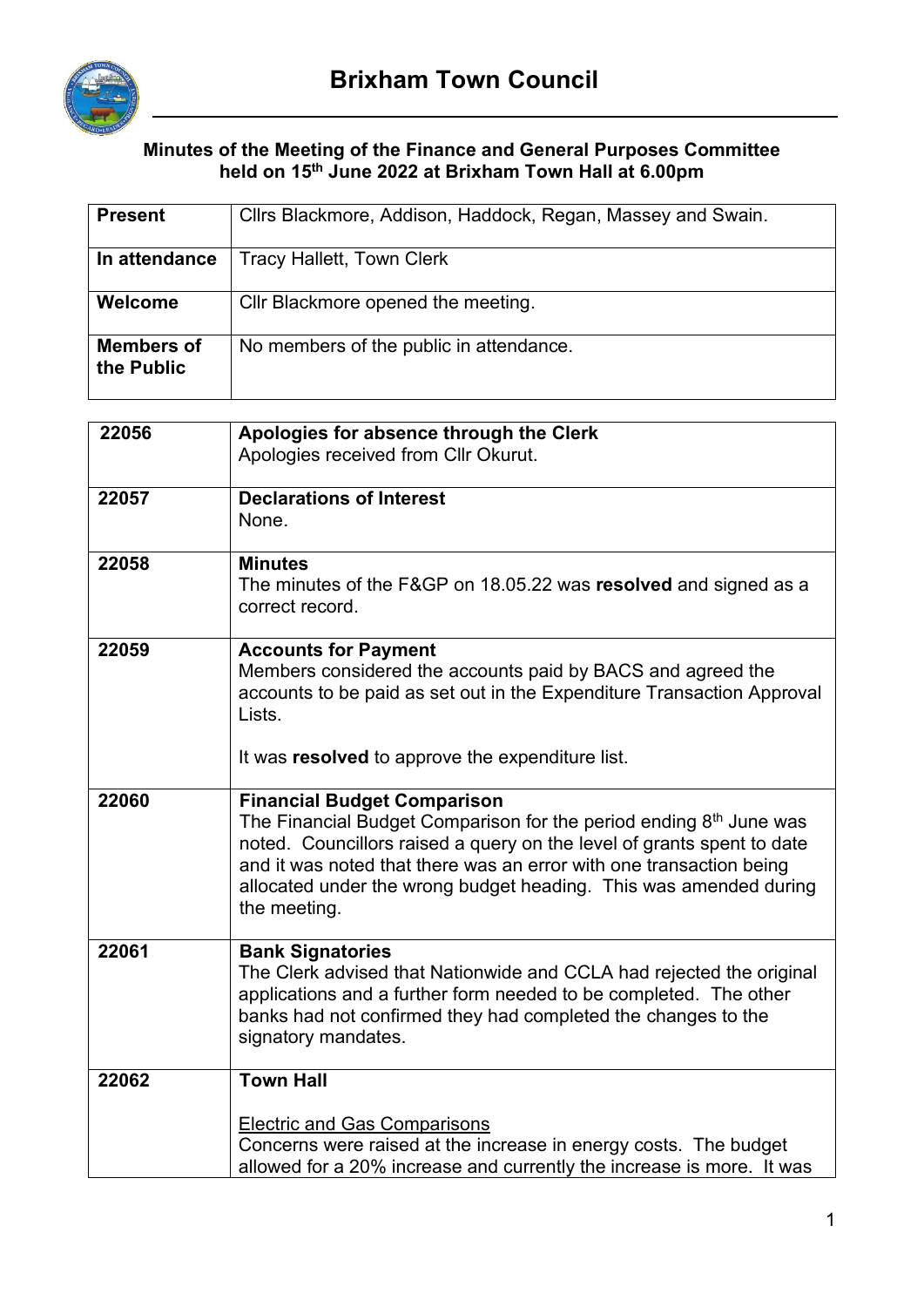|       | agreed that this should be monitored to ensure that suitable budget<br>planning is considered for the 2023/24 budget.                                                                                                                                               |  |  |  |
|-------|---------------------------------------------------------------------------------------------------------------------------------------------------------------------------------------------------------------------------------------------------------------------|--|--|--|
|       | CCTV upgrade<br>Concern was raised that the Clerk had only obtained one quote. The<br>Clerk advised members that the Council is under contract and the<br>quote had been obtained from the existing contractors.                                                    |  |  |  |
|       | Members considered the quote and agreed that the Clerk should<br>contact the contractors to ascertain that any CCTV installation at the<br>Council Depot could link in with the CCTV at the Town Hall.                                                              |  |  |  |
|       | <b>Electrical Works</b><br>It was resolved to appoint contractors to:                                                                                                                                                                                               |  |  |  |
|       | Install an extractor ventilation system in the male and female<br>$\bullet$<br>toilets<br>Replace the corroded lights in the basement<br>Alter the ground floor lighting to install PIR sensors<br>Install an additional electrical circuit in the Function Room    |  |  |  |
|       | <b>Application for TV Licence</b><br>It was resolved to purchase a TV Licence for the Town Hall. However,<br>concerns were raised that individual tenants might not be able to use<br>the TV Licence and Members asked the Clerk to carefully monitor the<br>usage. |  |  |  |
| 22063 |                                                                                                                                                                                                                                                                     |  |  |  |
|       | <b>Personnel</b>                                                                                                                                                                                                                                                    |  |  |  |
|       | <b>Office Manager Job Description</b><br>Members considered the draft job description and it was resolved to<br>adopt it.                                                                                                                                           |  |  |  |
|       | Vacancy updates<br>The Clerk advised that both vacancies had been readvertised in the<br>July issue of the Brixham Signal. In the interim, the temporary<br>Caretaker is continuing to work well alongside the cleaning contractors.                                |  |  |  |
|       | She advised that the clean contractors were interested in the Caretaker<br>role and a meeting had been arranged to discuss the role with them.                                                                                                                      |  |  |  |
|       | The Clerk advised that they were seeking advice on the job description<br>of the Community Engagement Assistant so that a wider audience is<br>reached.                                                                                                             |  |  |  |
| 22064 | <b>Date of Next Meeting</b><br>The next meeting is scheduled for 20 <sup>th</sup> July at 6pm.                                                                                                                                                                      |  |  |  |